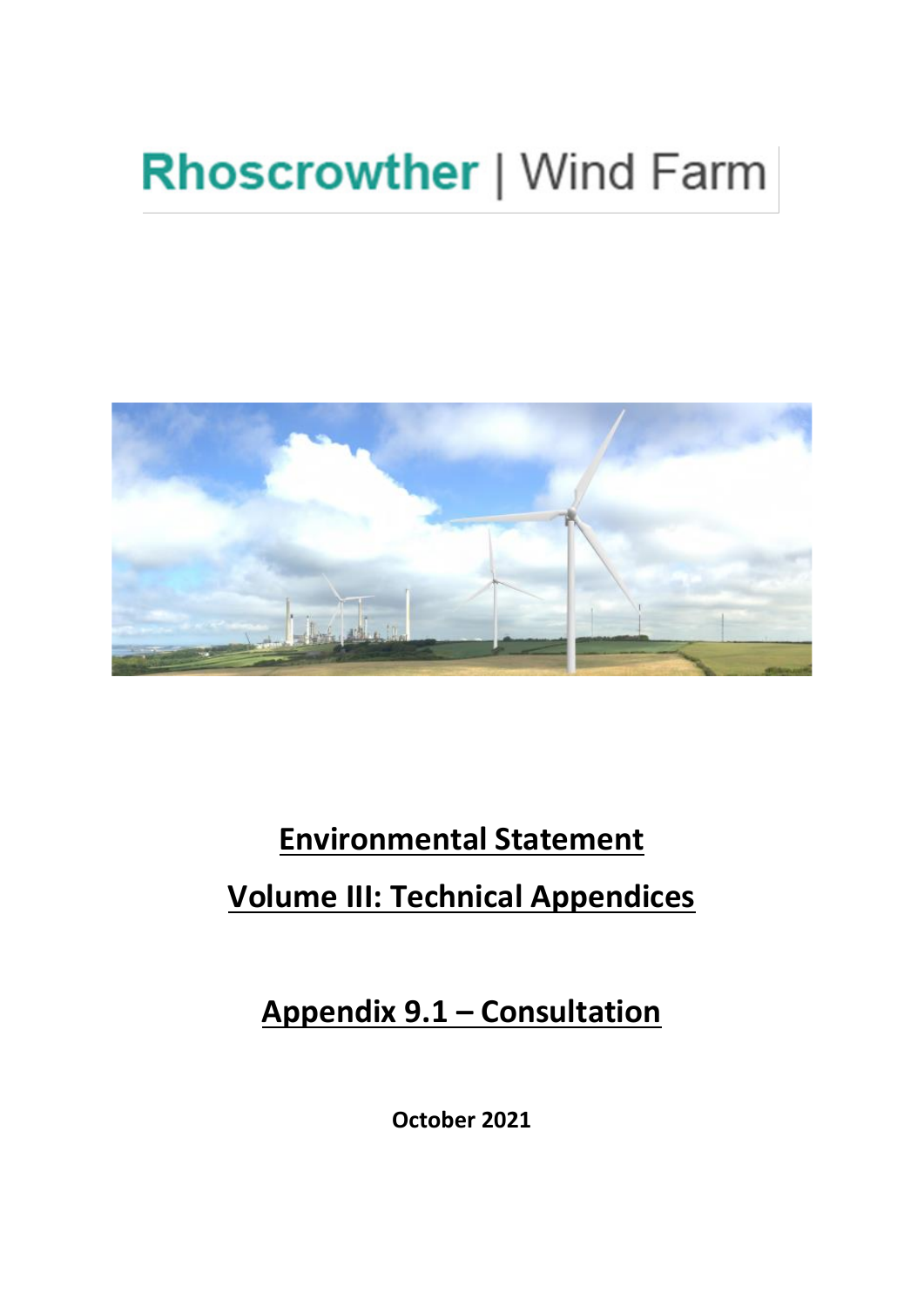# neil.dickson

| From:        |                                                          |
|--------------|----------------------------------------------------------|
| Sent:        | 08 July 2020 13:45                                       |
| To:          | neil.dickson                                             |
| Subject:     | ATI 19641a - Request for Environmental Data NRW:06711530 |
| Attachments: | Rhoscrowther Plan.JPG                                    |

A CAUTION: This email originated from an external sender. Verify the source before opening links or attachments.  $\Lambda$ 

Hello Neil

Your data request has been logged with the above reference.

 We no longer undertake bespoke data requests for abstraction information, but instead can provide you with our Licensed Water Abstractions dataset for Wales, which is provided under licence. You can then undertake your own searches.

Please refer to the attached Metadata

 link: <https://libcat.naturalresources.wales/webview/?infile=details.glu&loid=116321&rs=1094747>& hitno=1

Please confirm if you would like me to provide you with this dataset under licence.

 Consented Discharges to Controlled Waters data is held on the Geo-Portal for Wales – Lle – at this link:

<http://lle.gov.wales/catalogue/item/ConsentedDischargesToControlledWatersWithConditions/?lan>  $q=en$ 

 Please ensure you download and read the NRW Conditional Licence regarding re-using this data (link available from Lle).

Our Public Register may also be useful <https://naturalresources.wales/permits-and>permissions/check-for-a-permit-licence-or-exemption/?lang=en

 Certain private water supplies do not require a licence; therefore we are not necessarily aware of their existence. The locations of private domestic sources may be held by the Local Authority on the register required by the Private Water Supplies (Wales) Regulations 2010 (amendment 2016). You will need to contact the relevant Local Authority directly about this.

 Also attached is a link to Environmental Pollution Incident data: <https://lle.gov.wales/catalogue/item/EnvironmentalPollutionIncidents/?lang=en>

I am making enquiries about abstraction return data and will get back to you.

Regards

# **Kathy Banner**

 Cymorth Technegol Cyswllt Cyfoeth/Customer Hub Technical Support Cwsmeriaid, Cyfathrebu a Gwybodaeth/Customer, Communications and Information Directorate Cyfoeth Naturiol Cymru/Natural Resources Wales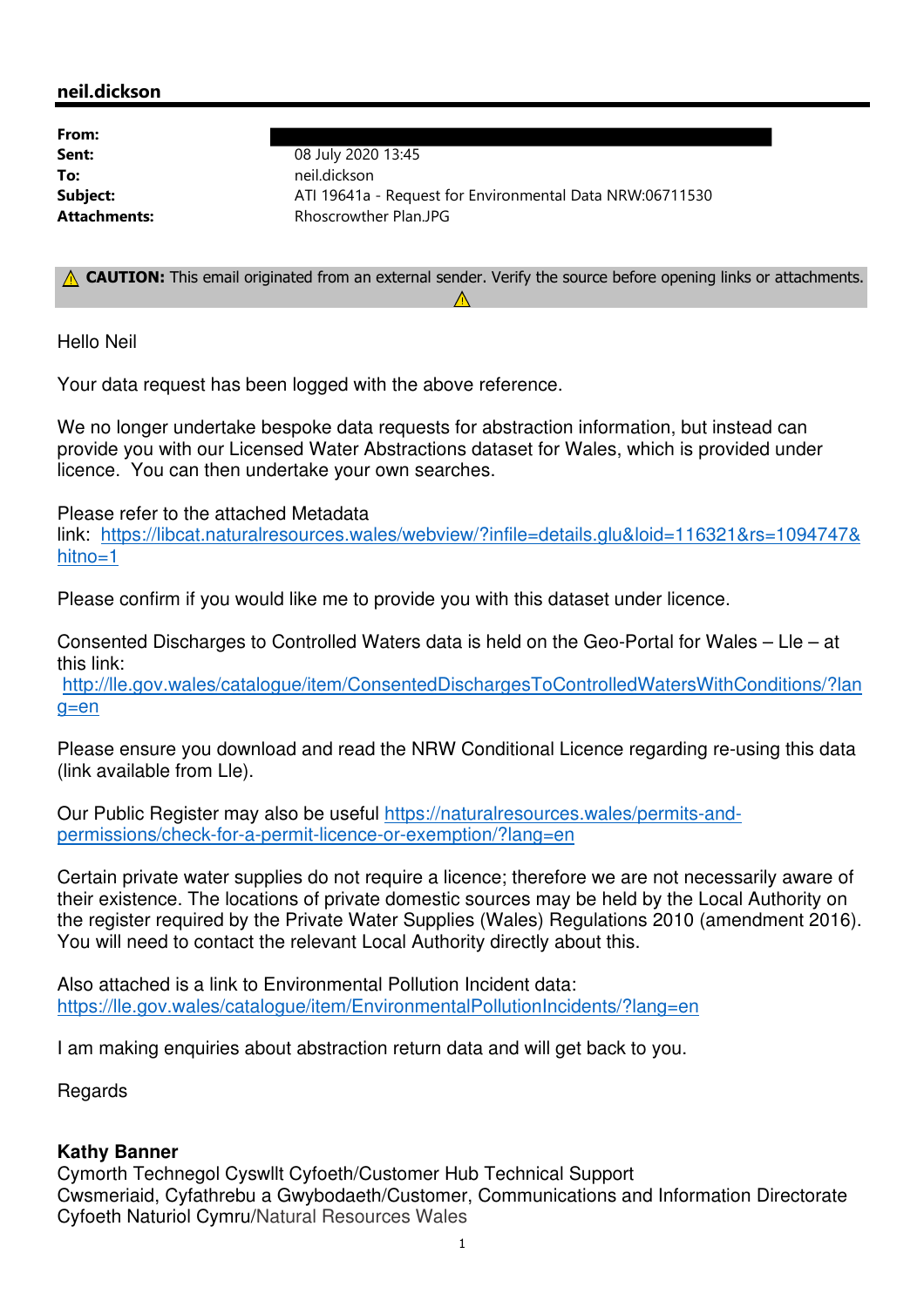Dysgwr Cymraeg

 Dw i'n gweithio Dydd Mawrth - Dydd Iau I work Tuesday – Thursday

<www.cyfoethnaturiol.cymru> /<www.naturalresources.wales>

 **Yn falch o arwain y ffordd at ddyfodol gwell i Gymru trwy reoli'r amgylchedd ac adnoddau naturiol yn gynaliadwy.** 

 **Proud to be leading the way to a better future for Wales by managing the environment and natural resources sustainably.** 

 **Croesewir gohebiaeth yn Gymraeg a byddwn yn ymateb yn Gymraeg, heb i hynny arwain at oedi.** 

 **Correspondence in Welsh is welcomed, and we will respond in Welsh without it leading to a delay.** 



------------------- Original Message -------------------

**Received:** Wed Jun 17 2020 14:20:26 GMT+0100 (GMT Summer Time) **To:** Enquiries Queue; **Subject:** Request for Environmental Data ;

Good afternoon

### Request for Environmental Information

 Please could you provide details for any private water supply abstraction licences, abstractions and discharges present within 2km of Rhoscrowther, Pembrokeshire, SA71 5TH (191000, 201750) - site plan attached

Where possible can you provide copies of the abstraction licences and any abstraction data returns (2015 – 2020).

We would also appreciate any information relating to recent pollution incidents if applicable

Any queries, please get in touch

Kind Regards, Neil

**Dr Neil Dickson MIEnvSc** Senior Hydrogeologist

#### **WYG**

ontgomery Road, Belfast, BT6 9UP

<www.wyg.com>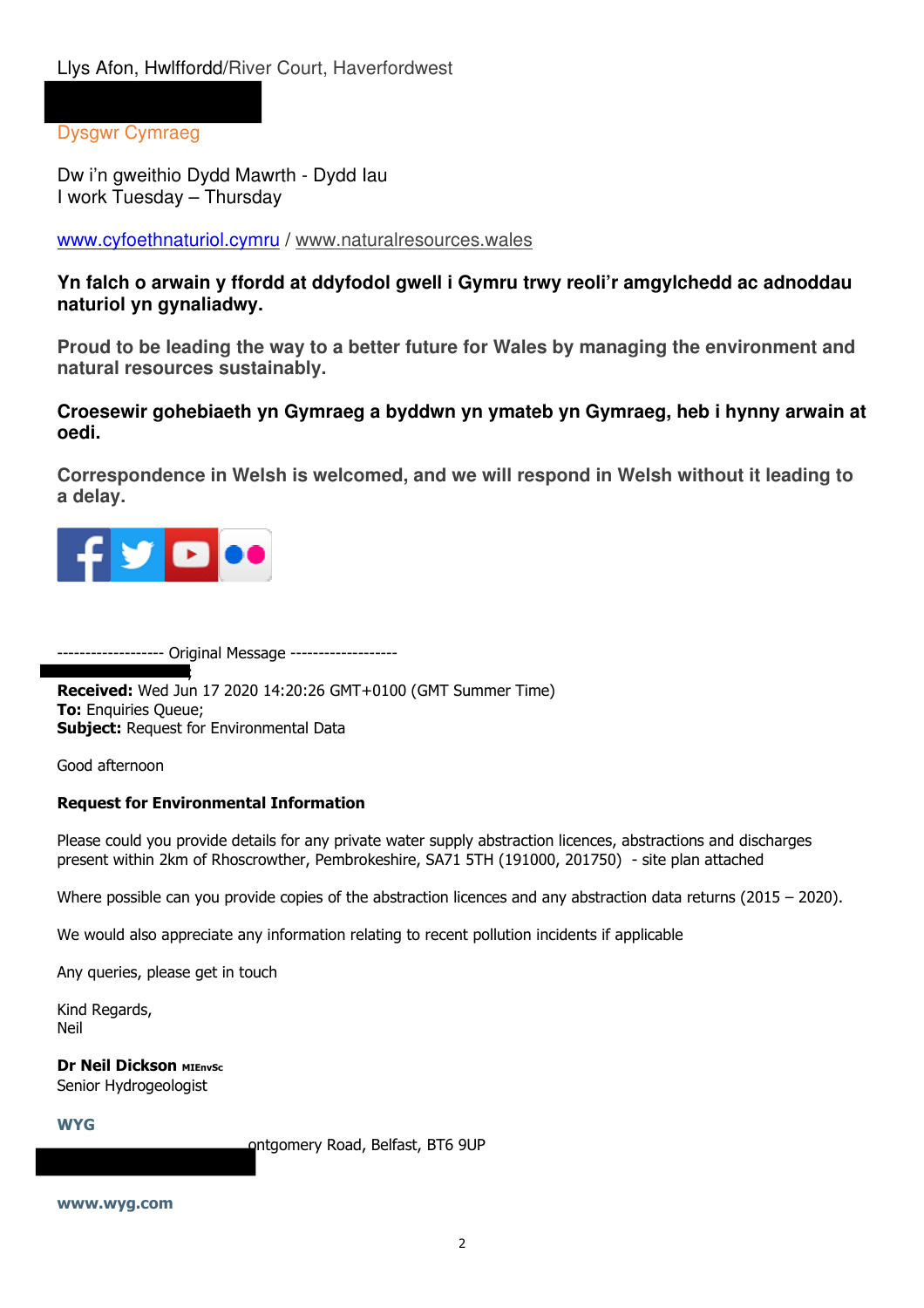WYG Environmental and Planning (Northern Ireland) Limited. Registered in N.I. number: NI050736. Registered Office: 1 Locksley Business Park, Montgomery Road, Belfast BT6 9UP VAT No: 431-0326-08.



 Following Government guidance aimed at preventing the spread of COVID-19 the majority of our office based teams are working from home. We are fully enabled to work remotely so this will not impact on our service to our clients or our colleagues. However, we do require that all communications are sent to us electronically by email so that we will be in a position to receive and respond. Thank you for your co-operation.

 This message contains confidential information and is intended only for the recipient. If you are not the recipient you should not disseminate, distribute or copy this e- mail. Please notify the sender immediately by e-mail if you have received this e-mail by mistake and delete this e-mail from your system. E-mail transmission cannot be guaranteed to be secure or error-free as information could be intercepted, corrupted, lost, destroyed, arrive late or incomplete, or contain viruses. The sender therefore does not accept liability for any errors or omissions in the contents of this message, which arise as a result of e-mail transmission. If verification is required please request a hard-copy version.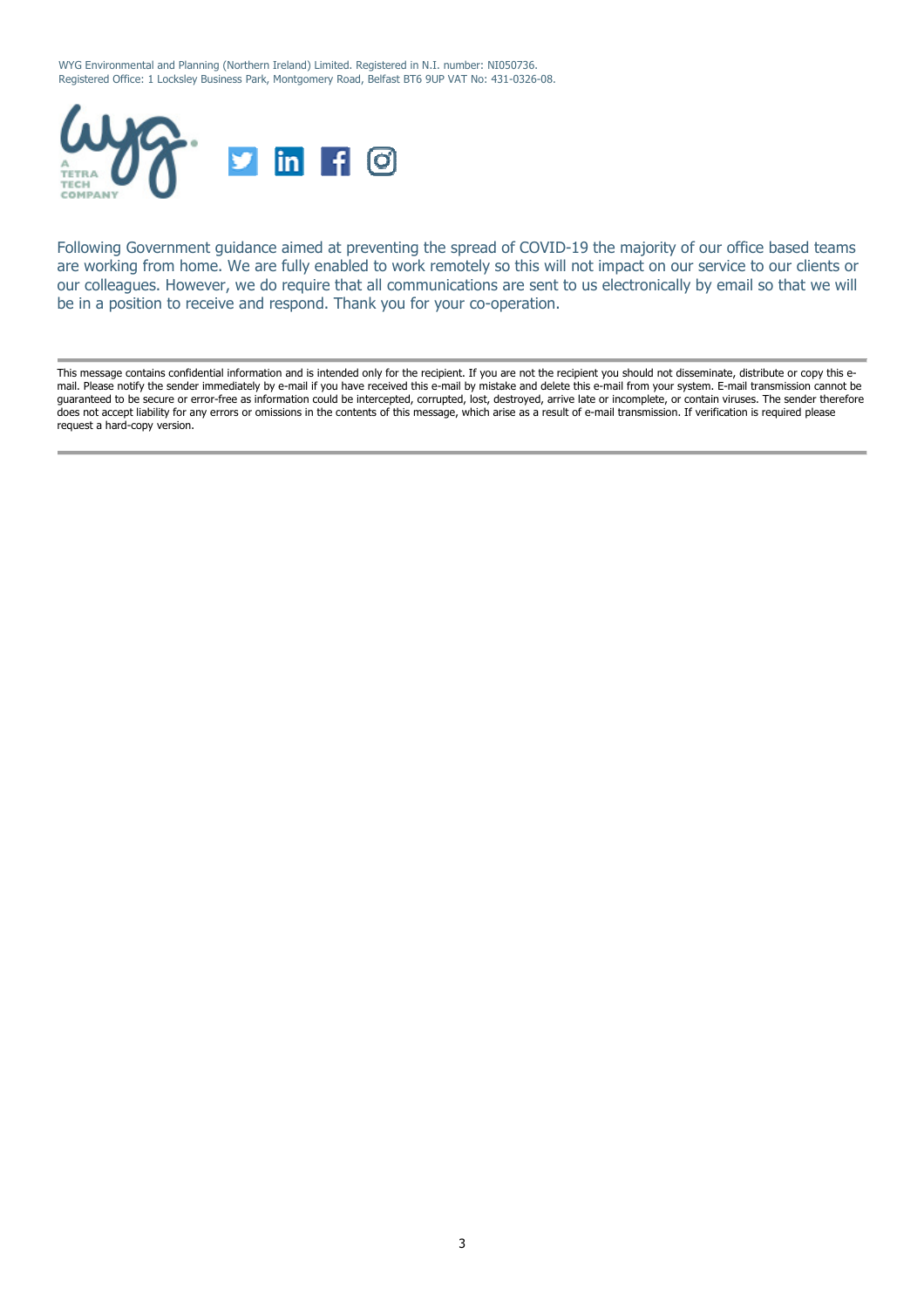# neil.dickson

From:

**Sent:** 23 June 2020 15:02 Subje t: RE: Request for Environmental Data NRW:06711531 To: neil.dickson

A CAUTION: This email originated from an external sender. Verify the source before opening links or attachments.  $\Lambda$  $\Lambda$ 

Good afternoon

Please see our public register for water resources for any water abstraction licences in your area <https://nrwregulatory.naturalresources.wales/Permits>

 Regarding the data you've requested, I've forwarded your email on to our Data Distribution team who are able to provide this information.

Kind regards

# **Garin Fitter**

 Cymorth Cyswllt Cyfoeth / Customer Hub Support Cwsmeriaid, Cyfathrebu a Gwybodaeth/Customer, Communications and Information Directorate Cyfoeth Naturiol Cymru/Natural Resources Wales

Gwefan / Website:http://www.cyfoethnaturiolcymru.gov.uk//www.naturalresourceswales.gov.uk [Twitter:twitter.com/NatResWales](https://Twitter:twitter.com/NatResWales) Facebook: [facebook.com/nNatResWales](https://facebook.com/nNatResWales) Flickr: [Flickr.com/NatResWales](https://Flickr.com/NatResWales)  Youtube: [youtube.com/NatResWales](https://youtube.com/NatResWales) 

 **Yn falch o arwain y ffordd at ddyfodol gwell i Gymru trwy reoli'r amgylchedd ac adnoddau naturiol yn gynaliadwy.** 

 **Proud to be leading the way to a better future for Wales by managing the environment and natural resources sustainably.** 

 **Croesewir gohebiaeth yn Gymraeg a byddwn yn ymateb yn Gymraeg, heb i hynny arwain at oedi** 

 **Correspondence in Welsh is welcomed, and we will respond in Welsh without it leading to a delay Siaradwr Cymraeg** 

------------------- Original Message -------------------

**Received:** Wed Jun 17 2020 14:20:26 GMT+0100 (GMT Summer Time)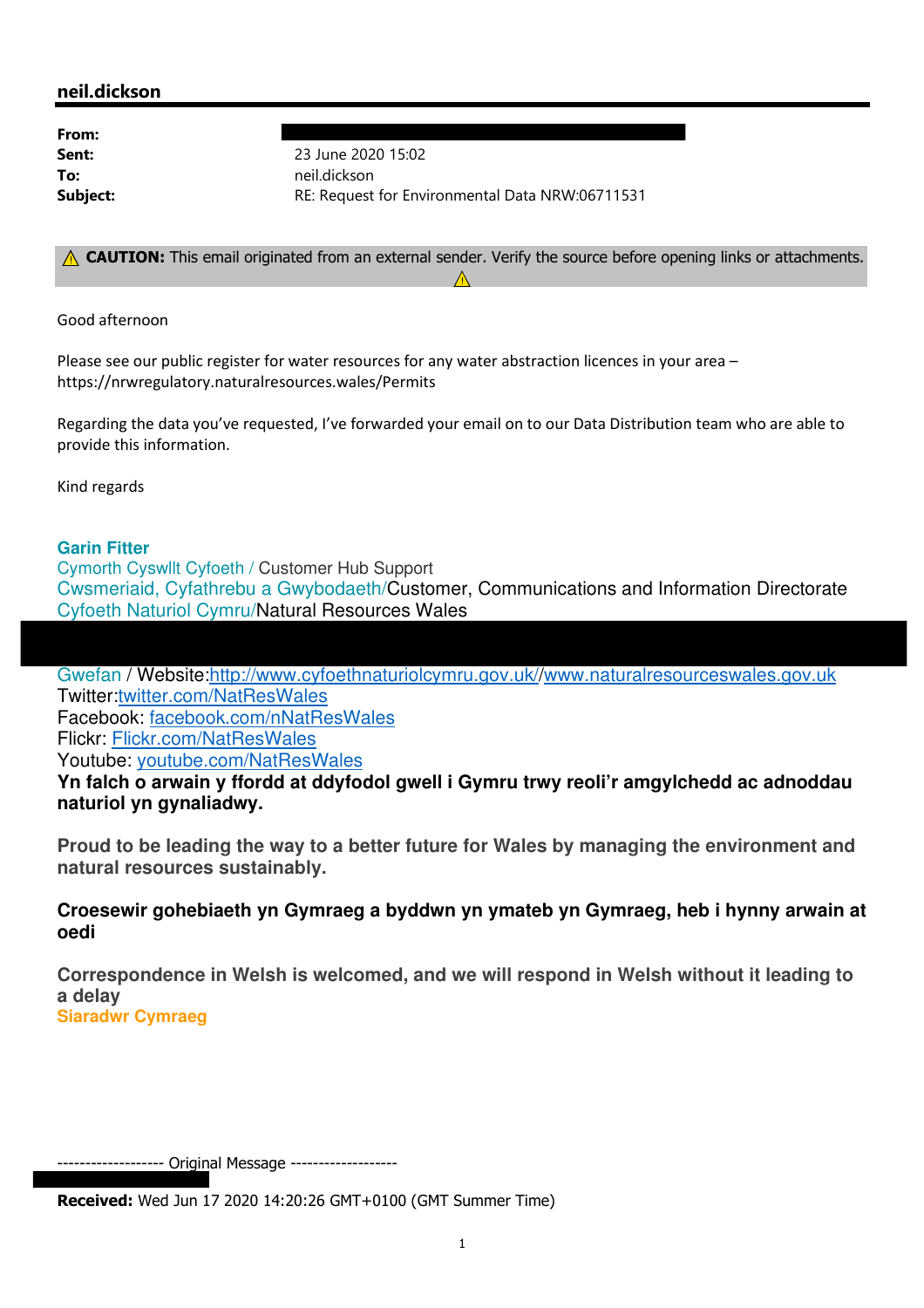**To:** Enquiries Queue; **Subject:** Request for Environmental Data

Good afternoon

#### Request for Environmental Information

 Please could you provide details for any private water supply abstraction licences, abstractions and discharges present within 2km of Rhoscrowther, Pembrokeshire, SA71 5TH (191000, 201750) - site plan attached

Where possible can you provide copies of the abstraction licences and any abstraction data returns (2015 – 2020).

We would also appreciate any information relating to recent pollution incidents if applicable

Any queries, please get in touch

Kind Regards, Neil

**Dr Neil Dickson MIEnvSc** Senior Hydrogeologist

 1 Locksley Business Park, Montgomery Road, Belfast, BT6 9UP **WYG** 

#### <www.wyg.com>

 WYG Environmental and Planning (Northern Ireland) Limited. Registered in N.I. number: NI050736. Registered Office: 1 Locksley Business Park, Montgomery Road, Belfast BT6 9UP VAT No: 431-0326-08.



 Following Government guidance aimed at preventing the spread of COVID-19 the majority of our office based teams are working from home. We are fully enabled to work remotely so this will not impact on our service to our clients or our colleagues. However, we do require that all communications are sent to us electronically by email so that we will be in a position to receive and respond. Thank you for your co-operation.

 This message contains confidential information and is intended only for the recipient. If you are not the recipient you should not disseminate, distribute or copy this e- mail. Please notify the sender immediately by e-mail if you have received this e-mail by mistake and delete this e-mail from your system. E-mail transmission cannot be guaranteed to be secure or error-free as information could be intercepted, corrupted, lost, destroyed, arrive late or incomplete, or contain viruses. The sender therefore does not accept liability for any errors or omissions in the contents of this message, which arise as a result of e-mail transmission. If verification is required please request a hard-copy version.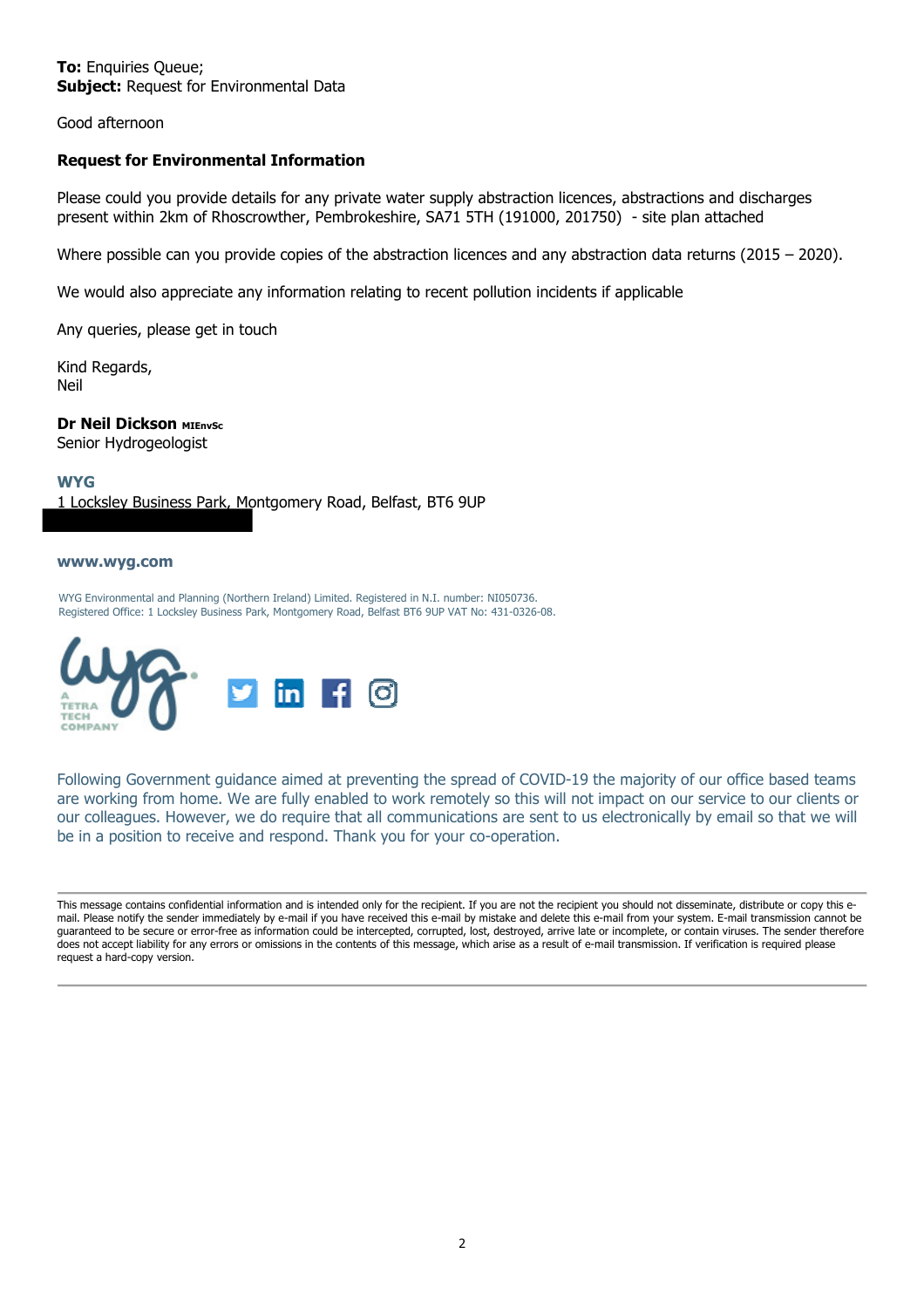## neil.dickson

From:

**Sent:** 19 June 2020 10:43 **Subject:** example a set of RE: Request for Environmental Data To: neil.dickson

 $\triangle$  CAUTION: This email originated from an external sender. Verify the source before opening links or attachments.  $\Lambda$  $\Lambda$ 

If you have received this email in error, please notify us by telephone on **and and delete it from your computer**  immediately. Os ydych chi wedi derbyn yr e-bost hwn trwy gamgymeriad, byddwch cystal â rhoi gwybod inni trwy ffonio . Wedyn dylech ddileu'r e-bost ar unwaith oddi ar eich cyfrifiadur.

Dear Neil,

Thank you for your enquiry below.

 We are not aware of any Regulation 8 or 10 (shared or commercial) private water supplies within 2km of the location identified. Our historical records indicate that there is one single private water supply within 2km (NGR 190998, 200072). However, since the change of the Private Water Supply Regulations in 2010 we no longer have a statutory duty to sample such premises and as such are unable to confirm if this property still has a private water supply or if there are further single properties with a private water supply within the search area.

Natural Resources Wales will be able to provide further advice regarding any other abstraction licences in the area.

We are not aware of any water related pollution incidents within 2km of the location.

 $\overline{\phantom{a}}$ 

 I hope the above information is of use but please do not hesitate to contact me if you have any questions or require further information.

Kind Regards,

Rachel

 **Rachel Thomas Contaminated Land Inspector | Arolygydd Tir Halogedig**  Public Protection Division | Diogelu'r Cyhoedd Pembrokeshire County Council | Cyngor Sir Benfro County Hall | Neuadd y Sir Haverfordwest | Hwlffordd SA61 1TP Pollution Control Team | Rheoli Llygredd

#### Sent: 17 June 2020 14:19

Subject: Request for Environmental Data

Good afternoon

#### Request for Environmental Information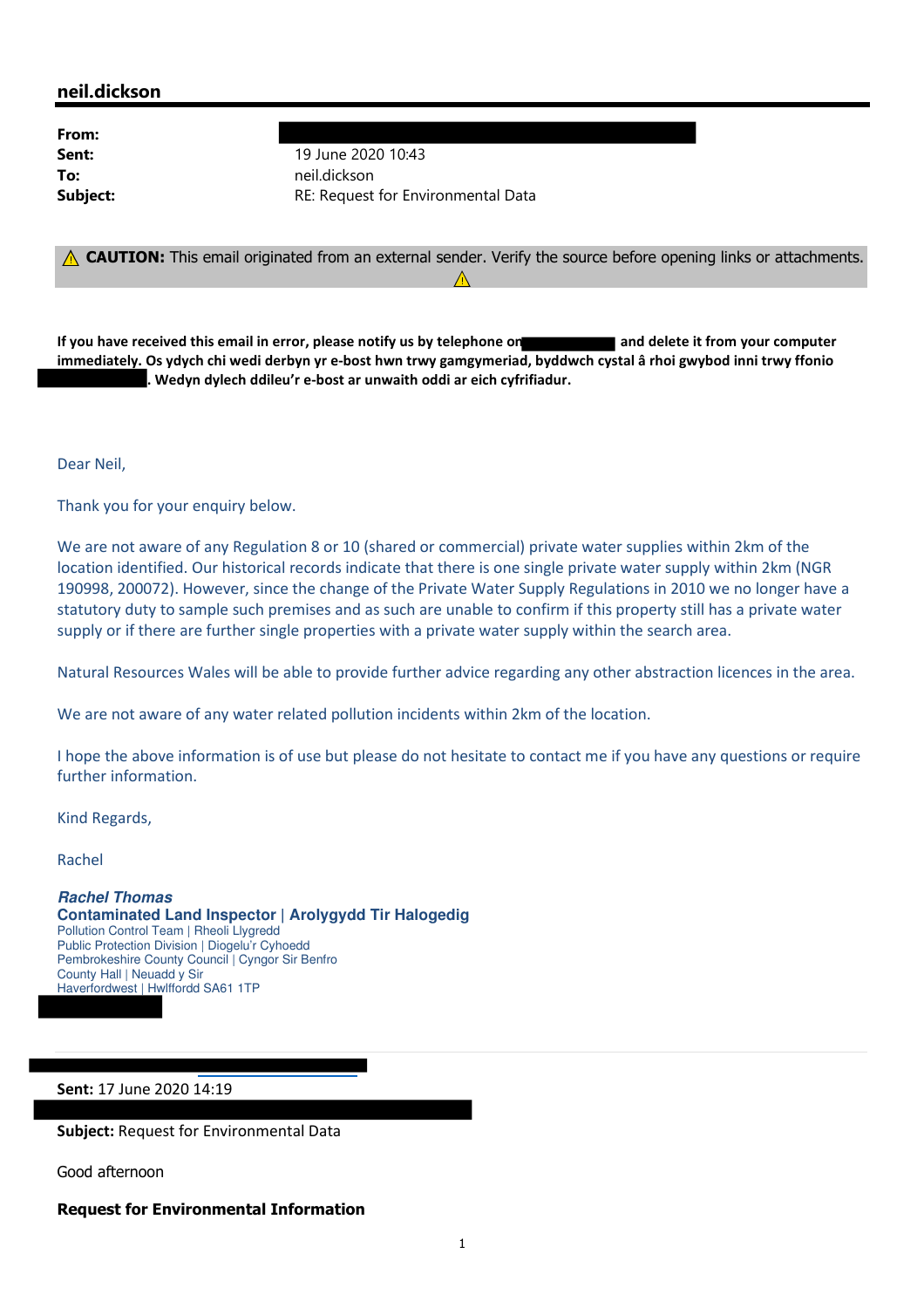Please could you provide details for any private water supply abstraction licences present within 2km of Rhoscrowther, Pembrokeshire, SA71 5TH (191000, 201750) - site plan attached

Where possible can you provide copies of the abstraction licences and any abstraction data returns (2015 – 2020).

We would also appreciate any information relating to recent pollution incidents if applicable

Any queries, please get in touch

 Kind Regards, Neil

#### **Dr Neil Dickson MIEnvSc**

Senior Hydrogeologist

#### **WYG**

\*\*\*\*\*\*\*

1 Locksley Business Park, Montgomery Road, Belfast, BT6 9UP

#### <www.wyg.com>

 WYG Environmental and Planning (Northern Ireland) Limited. Registered in N.I. number: NI050736. Registered Office: 1 Locksley Business Park, Montgomery Road, Belfast BT6 9UP VAT No: 431-0326-08.



 Following Government guidance aimed at preventing the spread of COVID-19 the majority of our office based teams are working from home. We are fully enabled to work remotely so this will not impact on our service to our clients or our colleagues. However, we do require that all communications are sent to us electronically by email so that we will be in a position to receive and respond. Thank you for your co-operation.

 This message contains confidential information and is intended only for the recipient. If you are not the recipient you should not disseminate, distribute or copy this e- mail. Please notify the sender immediately by e-mail if you have received this e-mail by mistake and delete this e-mail from your system. E-mail transmission cannot be guaranteed to be secure or error-free as information could be intercepted, corrupted, lost, destroyed, arrive late or incomplete, or contain viruses. The sender therefore does not accept liability for any errors or omissions in the contents of this message, which arise as a result of e-mail transmission. If verification is required please request a hard-copy version.

 This document should only be read by those persons to whom it is addressed, and be used by them for its intended purpose; and must not otherwise be reproduced, copied, disseminated, disclosed, modified, distributed, published or actioned. If you have received this email in error, please notify us immediately by telephone on **and and delete it from your computer** immediately. This email address must not be passed on to any third party nor be used for any other purpose.

\*\*\*\*\*\*\*\*\*\*\*\*\*\*\*\*\*\*\*\*\*\*\*\*\*\*\*\*\*\*\*\*\*\*\*\*\*\*\*\*\*\*\*\*\*\*\*\*\*\*\*\*\*\*\*\*\*\*\*\*\*\*\*\*\*\*\*\*\*\*\*\*\*\*\*\*\*\*\*\*\*\*\*\*\*\*\*\*\*\*\*\*\*\*\*\*\*\*\*\*\*\*\*

Pembrokeshire County Council Website - http://www.pembrokeshire.gov.uk

 Please Note: Incoming and outgoing e-mail messages are routinely monitored for compliance with our IT Security, and Email/Internet Policy.

This signature also confirms that this email message has been swept for the presence of computer viruses and malicious code.

Pembrokeshire County Council